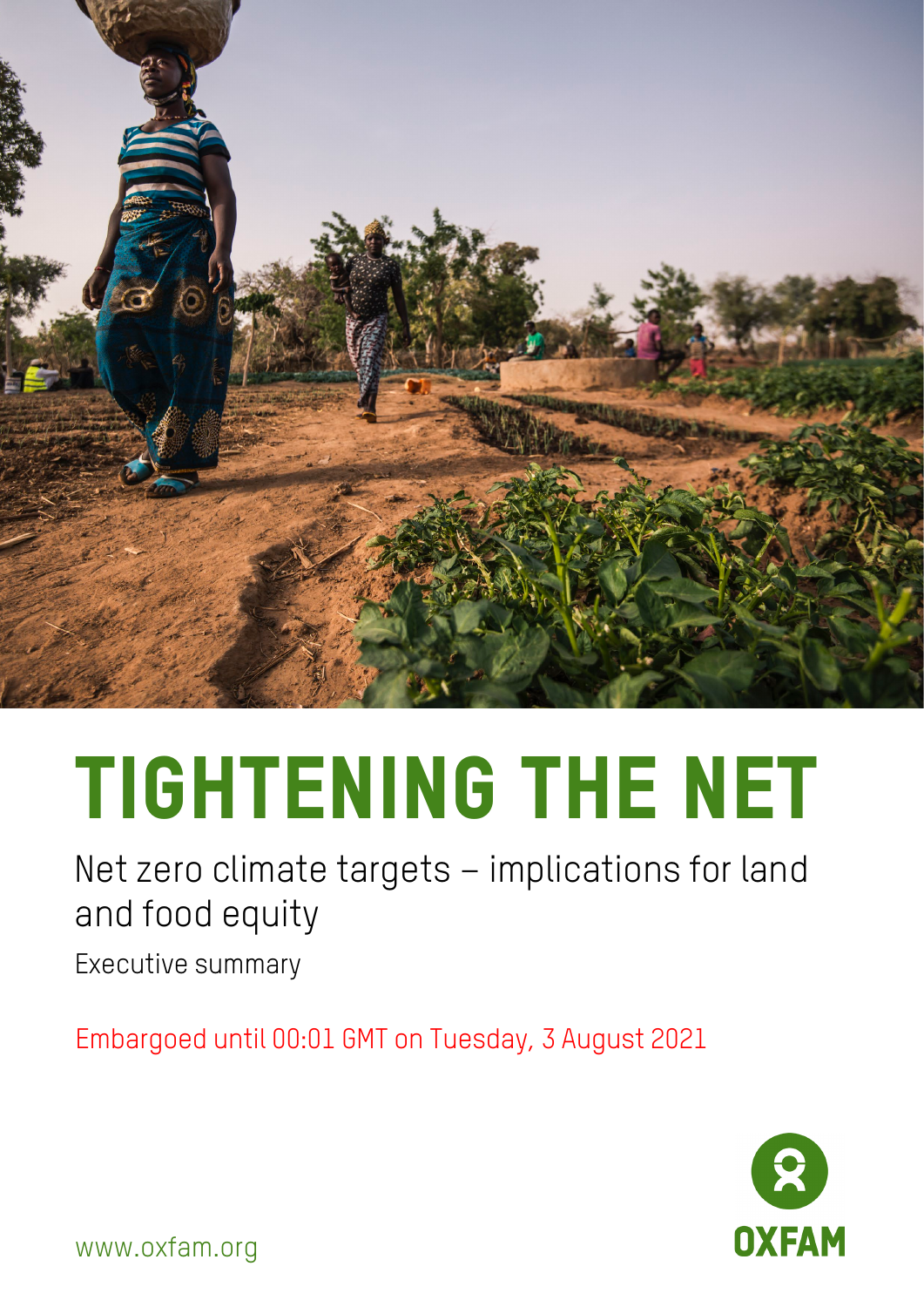Many governments and companies are adopting net zero climate targets as they recognize the urgency of the climate crisis. Without clear definition, however, these targets risk being reliant on using vast swathes of land in low-income countries to capture carbon emissions, allowing the biggest emitters to avoid making significant cuts in their own emissions. 'Net zero' could end up being a dangerous distraction that could delay the rapid reductions in emissions that high-emitting countries and companies need to make if we are to avoid catastrophic climate breakdown. It could also lead to an explosion in demand for land which, if not subject to careful safeguards, might risk increasing hunger and fuelling land inequality. Net zero should be a pathway to real and transformative climate action and not greenwash. Carbon emissions need to be reduced now, and land-based climate solutions must centre 'food-first' approaches that help achieve both zero emissions and zero hunger.

© Oxfam International August 2021

This summary was written by Max Lawson, and the paper by Aditi Sen and Nafkote Dabi with valuable contributions from: Kiri Hanks; Kristen Hite; Max Lawson; Tim Gore; Robert Hoglund; Bertram Zagema; Marco Herman, Armelle Le Comte; Alba Saray Pérez Terán; Barbara Codispoti; Stephanie Burgos; Pubudini Wickramaratne; Lies Craeynest; Ruth Mhlanga; Clemence Abbes; Jacobo Ocharan; Tracy Carty; Kai Tabacek; Ruth Mayne; James Morrissey; and Helen Bunting. Oxfam thanks Kristal Jones for the data analysis, and Peter Riggs and Doreen Stabinsky from CLARA; Kai-Uwe B. Schmidt; Qi Zheng; Mark Turner; Michael Thompson from C2G; Richard King from Chatham House; Charlie Kronick from Greenpeace; and Martha Stevenson and Christa Anderson from WWF for providing feedback. This paper is part of a series of papers written to inform public debate on development and humanitarian policy issues. For further information on the issues raised in this paper please email [advocacy@oxfaminternational.org.](mailto:advocacy@oxfaminternational.org)

This publication is copyright but the text may be used free of charge for the purposes of advocacy, campaigning, education, and research, provided that the source is acknowledged in full. The copyright holder requests that all such use be registered with them for impact assessment purposes. For copying in any other circumstances, or for re-use in other publications, or for translation or adaptation, permission must be secured and a fee may be charged. E-mail policyandpractice@oxfam.org.uk.

The information in this publication is correct at the time of going to press.

Published by Oxfam GB for Oxfam International under ISBN 978-1-78748-780-2 in August 2021. DOI: 10.21201/2021.7796 Oxfam GB, Oxfam House, John Smith Drive, Cowley, Oxford, OX4 2JY, UK.

Cover photo: Soubo village, Ouahigouya commune, Burkina Faso. Aguiratou Ouedraogo is a farmer. She is 39 years old and a mother of seven children. She fetches water from a well to water her market garden crops, with the help of a female farmer with whom she shares the agricultural plot. © Matias Tellez/Oxfam.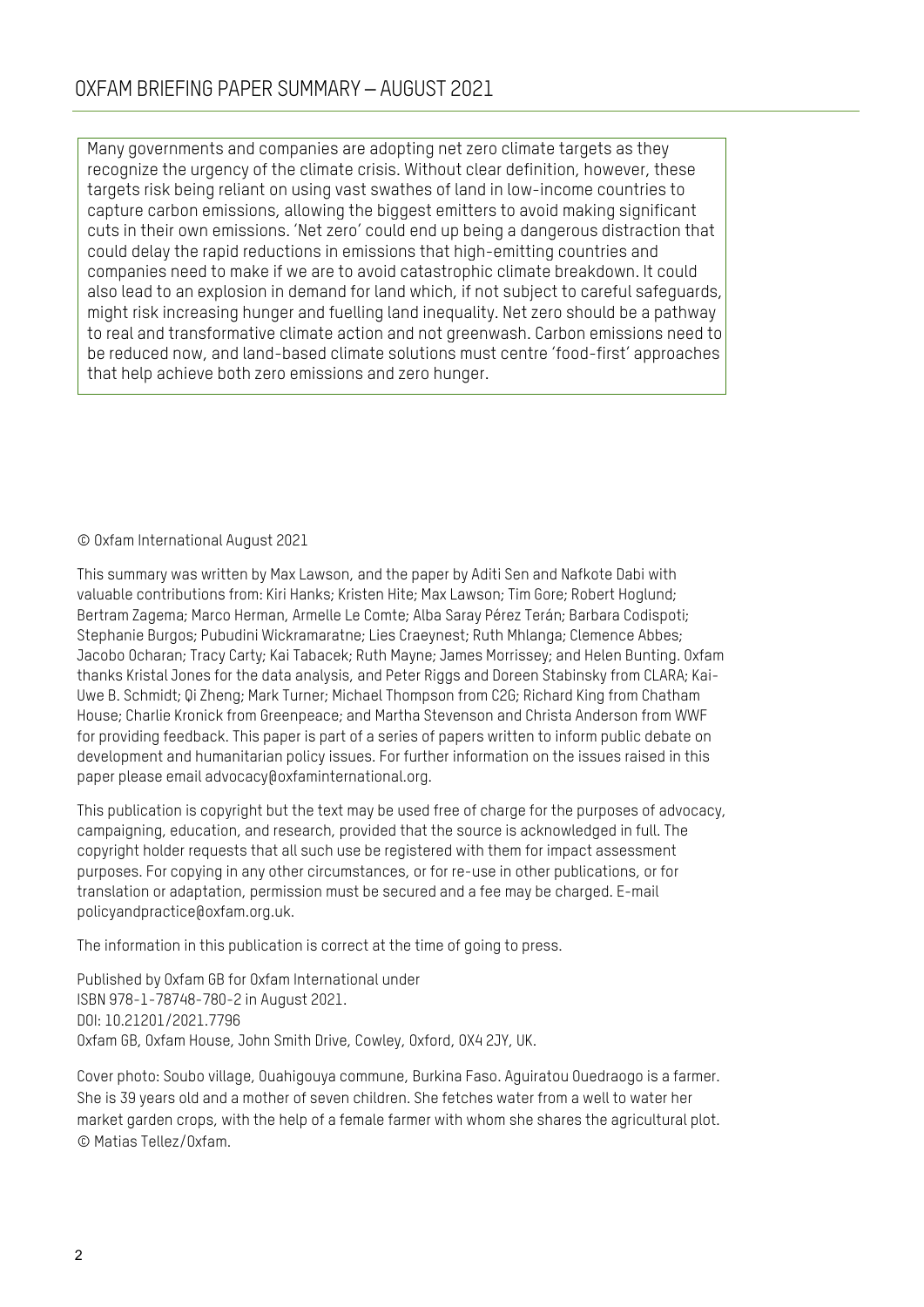## SUMMARY

Lucy Njeri lives in the Rift Valley in Kenya. In late May her seeds began to germinate when the rains arrived. But instead of remaining for the long rainy season as they should, the rains stopped after a week. Since then, each day she scans the horizon looking for rain. The bean crop is already ruined. She has some faint hopes for the maize, but only if the rains come soon. If not they will not be able to plant again until next year, and there will be widespread hunger.

'Climate change for us is real. It is already here. It is causing great hunger.'

– Lucy Njeri

Every week a new country or corporation announces a target to achieve 'net zero' carbon emissions as their contribution to stopping climate breakdown. While these sound good and are often reported uncritically in the media, without clear definition, they risk being dangerous distractions that gamble with the planet's future.

The UK government was the first among the G7 to make such a commitment, in 2019, and it is using its presidency of COP26 in Glasgow to leverage similar commitments from others. Currently more than 120 countries, including those in the EU, the USA, China and Japan, have pledged to reach net zero by mid-century. [1](#page-6-0) There has also been a wave of corporate net zero climate commitments from a range of companies and investors, including British Airways, Mars, Unilever, Citigroup, BlackRock, Shell and BP.

While in theory achieving net zero emissions is a worthy North Star and limiting warming to below 1.5°C will require a combination of emission reductions and removals, it is striking how much that one small word 'net' can obscure. 'Net zero emissions' and 'zero emissions' do not mean the same thing. Instead, in many cases, net zero targets are a greenwashing exercise that enable business as usual.

Net zero targets have proliferated because they give government and corporate leaders what they are desperate for: a convenient way to look like they are taking dramatic action to stop climate catastrophe while largely failing to do so.

What is needed is an immediate, dramatic and irreversible reduction in the billions of tonnes of carbon these countries and corporations are pumping into the atmosphere on a daily basis.

To meet the Paris targets, the world collectively should be on track to have cut carbon emissions by almost half by 2030, with the sharpest cuts being made by the biggest emitters. On current plans, we are on track to only have reduced emissions by  $1\%$  compared to [2](#page-6-1)010 levels%.<sup>2</sup>

Later this year, governments will come together in Glasgow, Scotland, for the follow-up climate summit to the 2015 Paris meeting. If we are to save our planet, and prevent millions of lives being lost, it is critical that governments and corporations are not permitted to get away with vague net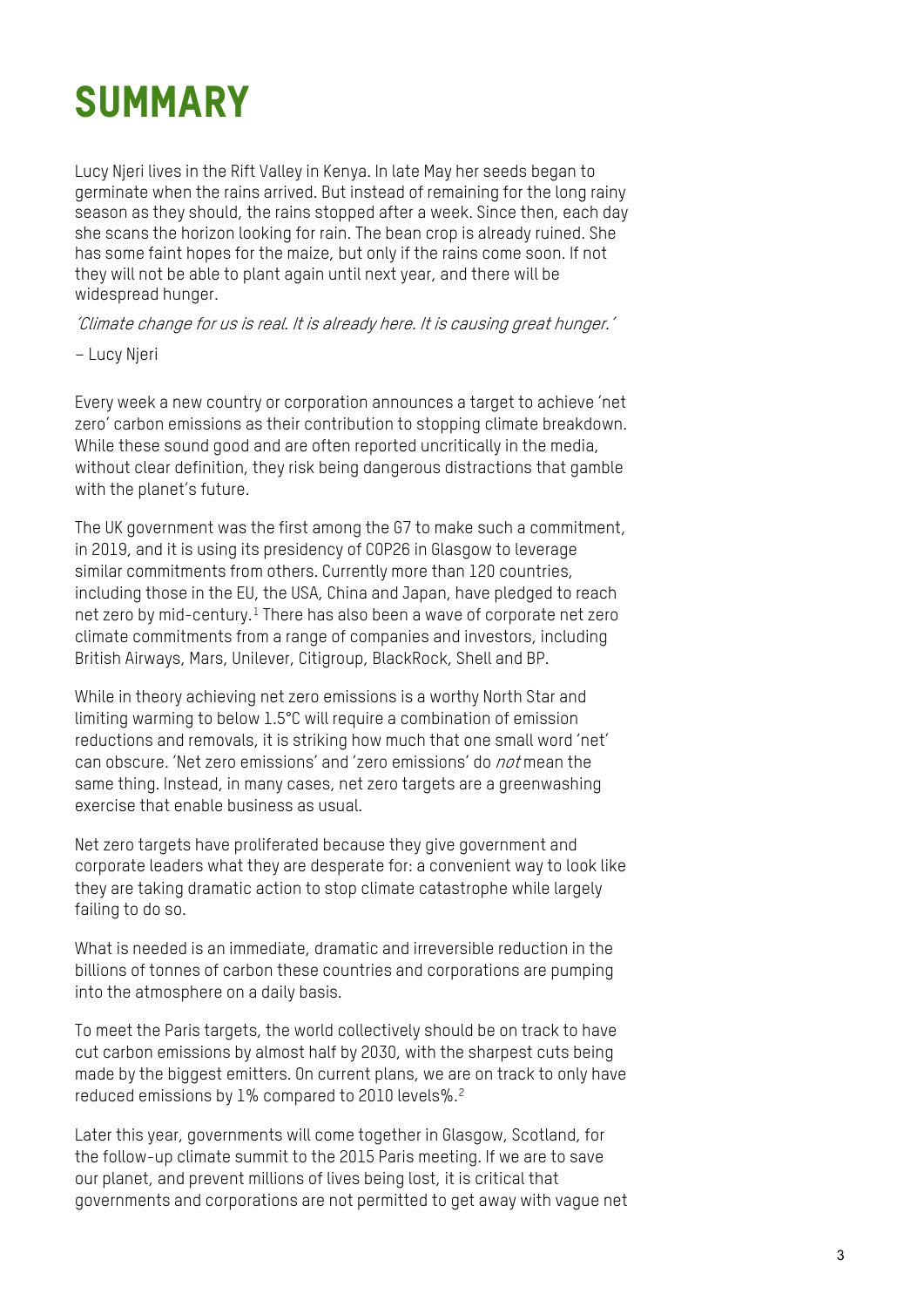zero targets. They must be asked continuously and relentlessly what their plans are to concretely cut their own carbon emissions. What they are going to do now, and in the next year? What deep and profound cuts in their carbon emissions will we see by 2025 and by 2030? How and when will they shift away from fossil fuels?

Net zero targets are also risky because instead of focusing primarily on the hard work of cutting carbon emissions, for example by rapidly ending the use of coal, oil and gas for electricity and oil for cars, they rely instead on using other methods to remove carbon from the atmosphere. This can allow countries and corporations to continue to pollute, as the millions of tonnes of carbon emissions their factories and powerplants produce will somehow then be removed from the atmosphere, cancelling out their pollution and supposedly achieving 'net' zero.

The problem is this removal of carbon either relies on virtually unproven new technologies, or on a level of land use that is completely impossible and would lead to mass hunger and displacement of people across the world.

Despite the buzz devoted to new technologies that will somehow rescue us from the need to stop belching CO2 into the atmosphere, none have yet proven possible to use at scale.[3](#page-6-2) The only proven way to remove carbon from the atmosphere is to use land to do so by growing billions of trees and storing carbon in trees and soil.

While stopping deforestation and sustainably restoring and managing lands wherever possible is of course a good thing to do and brings enormous environmental and social benefits, it is mathematically impossible to plant enough trees to meet the combined net zero targets announced by governments and corporations, as there is simply not enough land to do this.

Land is a finite resource that is a vital lifeline for growing food. It is central to the lives and livelihoods of millions of small farmers and local communities around the world.

- Oxfam has calculated that the total amount of land required for planned carbon removal could potentially be five times the size of India, or the equivalent of all the farmland on the planet.<sup>[4](#page-6-3)</sup>
- Oxfam's analysis shows that several countries and companies are banking on land and natural sinks to meet net zero targets. The EU's plans rely on forests and nature to remove 225 Mt CO2e of emissions, which could require a maximum of 90m ha of land if EU countries were to rely solely on afforestation to meet this target.<sup>[5](#page-6-4)</sup>
- Oxfam has analysed the net zero targets of just four of the big oil and gas producers (Shell, BP, TotalEnergies and ENI).<sup>[6](#page-6-5)</sup> Their plans alone could require an area of land twice the size of the UK. If the oil and gas sector as a whole adopted similar net zero targets, it could end up requiring land that is nearly half the size of the United States, or one-third of the world's farmland<sup>[7](#page-6-6)</sup>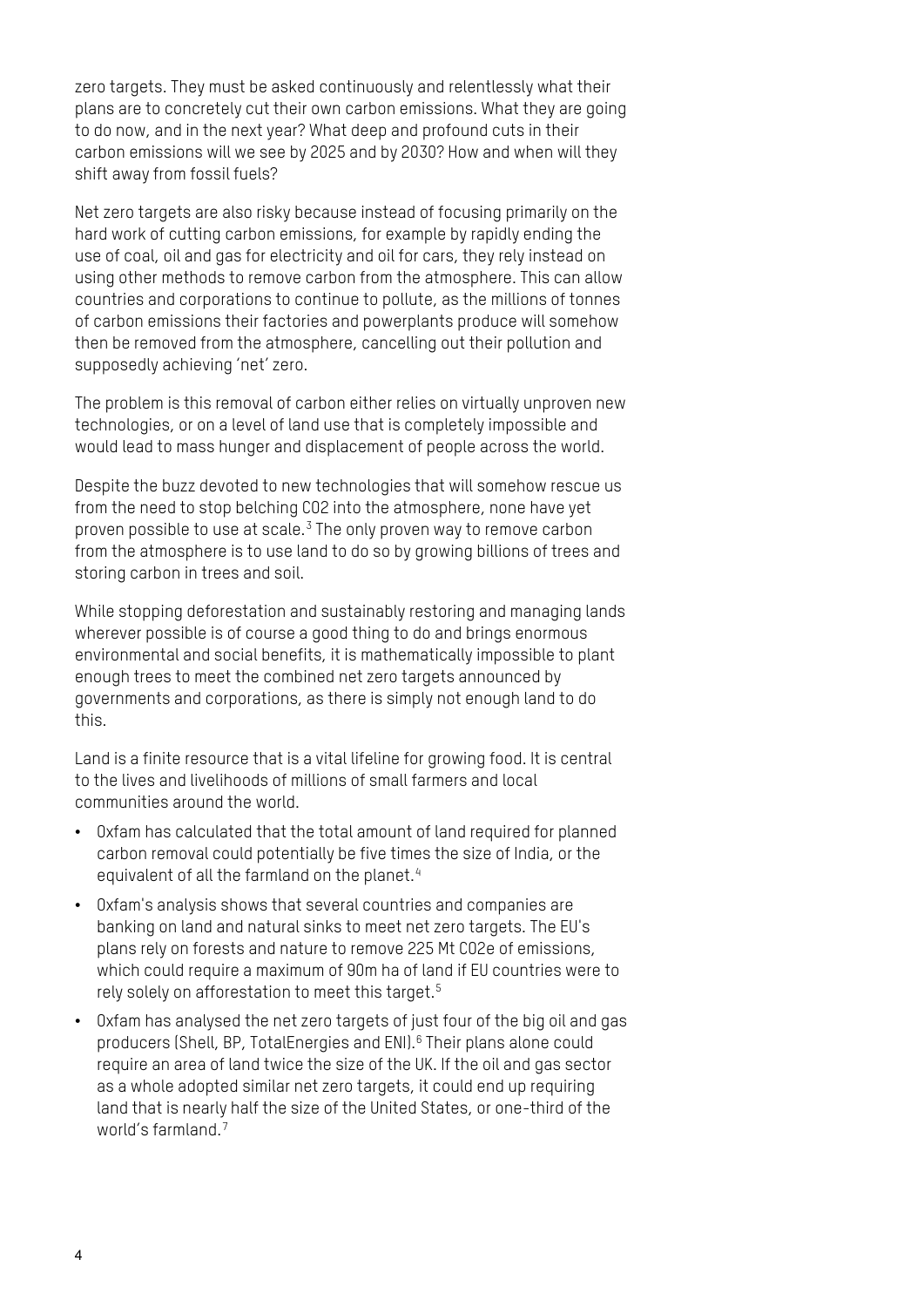

There is a very real risk that the explosion in net zero commitments will fuel a new surge in demand for land, particularly in low- and middle-income countries, which would lead to mass displacement and hunger.

In India, for example, as part of an afforestation drive, traditional lands have been fenced off, and communities who have rights to use this land have been forcibly evicted and left homeless. These conflicts are impacting nearly half a million tribal and forest-dwelling people.[8](#page-6-7)

Instead of using land as a carbon farm that helps big emitters sound good while sidestepping the actual hard work required to cut emissions, we need to manage land in ways that tackle climate change and hunger together and strengthen the rights and resilience of communities. The success of agroecological approaches such as agroforestry in the Sahel show us it is possible to get to zero emissions *and* zero hunger.<sup>[9](#page-6-8)</sup>

It is clear to us all that climate change has already begun, and unless drastic action is taken now a future of terrible hunger, extreme temperatures, floods, storms and droughts is a certainty.[10](#page-6-9)

Yet we can still stop this. At the Glasgow Climate Summit, real, transparent, concrete and timebound cuts to carbon can be agreed for 2030. A forest of flimsy net zero commitments for 2050 and beyond risks letting governments and corporations off the hook, substituting the illusion of action for the hard work that must be done immediately if we are to avert climate disaster.

Oxfam is demanding:

• **A much stronger focus on cutting carbon emissions in the near term (by 2030).** Unless the biggest emitters of carbon dioxide take urgent action to cut emissions by about half by the end of the decade, runaway climate breakdown will become inevitable.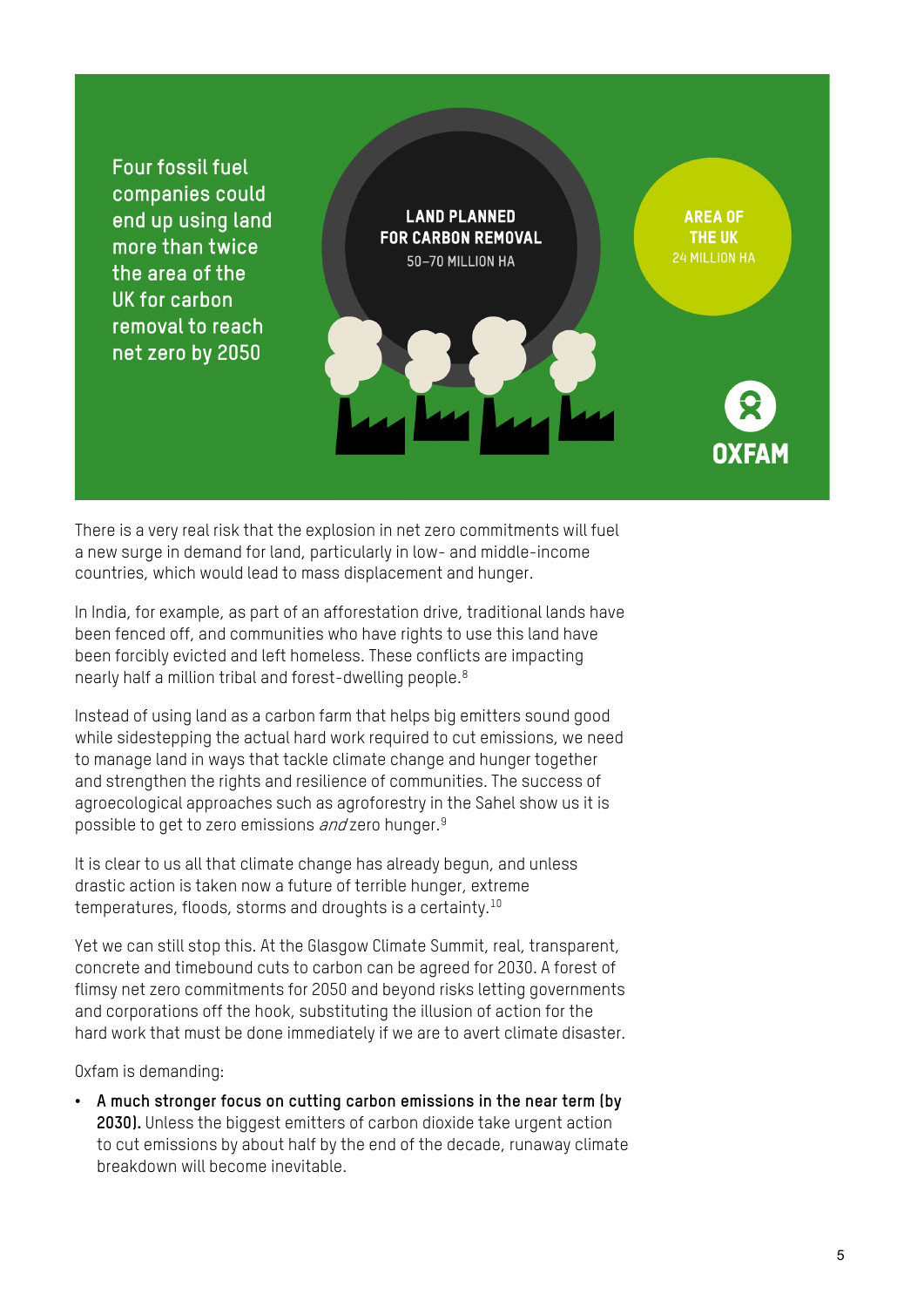- That the **G20 prioritizes ambitious climate action** in the run-up to COP26 in Glasgow to ensure that global heating is kept below 1.5°C.
- **That companies cut emissions in their own operations and supply chains first and foremost**. Ambitious action to cut emissions by 2030 requires **phasing out support for new fossil fuel production**. The fossil fuel industry cannot use net zero as a prop for continuing business as usual.
- **Transparent targets** that distinguish between reducing and removing carbon, instead of blurring the boundaries with short-term (2030), medium- (2040) and long-term targets.
- **That land use must ensure zero hunger**. Land and nature are important parts of the climate solution, but where we do use land for climate mitigation, it must prioritize food security and build the resilience of small-scale farmers who rely on land. Nature-based solutions must strengthen the rights and livelihoods of local communities and protect ecosystems, and be subject to strong social and environmental safeguards that ensure that local communities, Indigenous people and frontline defenders have a seat at the table.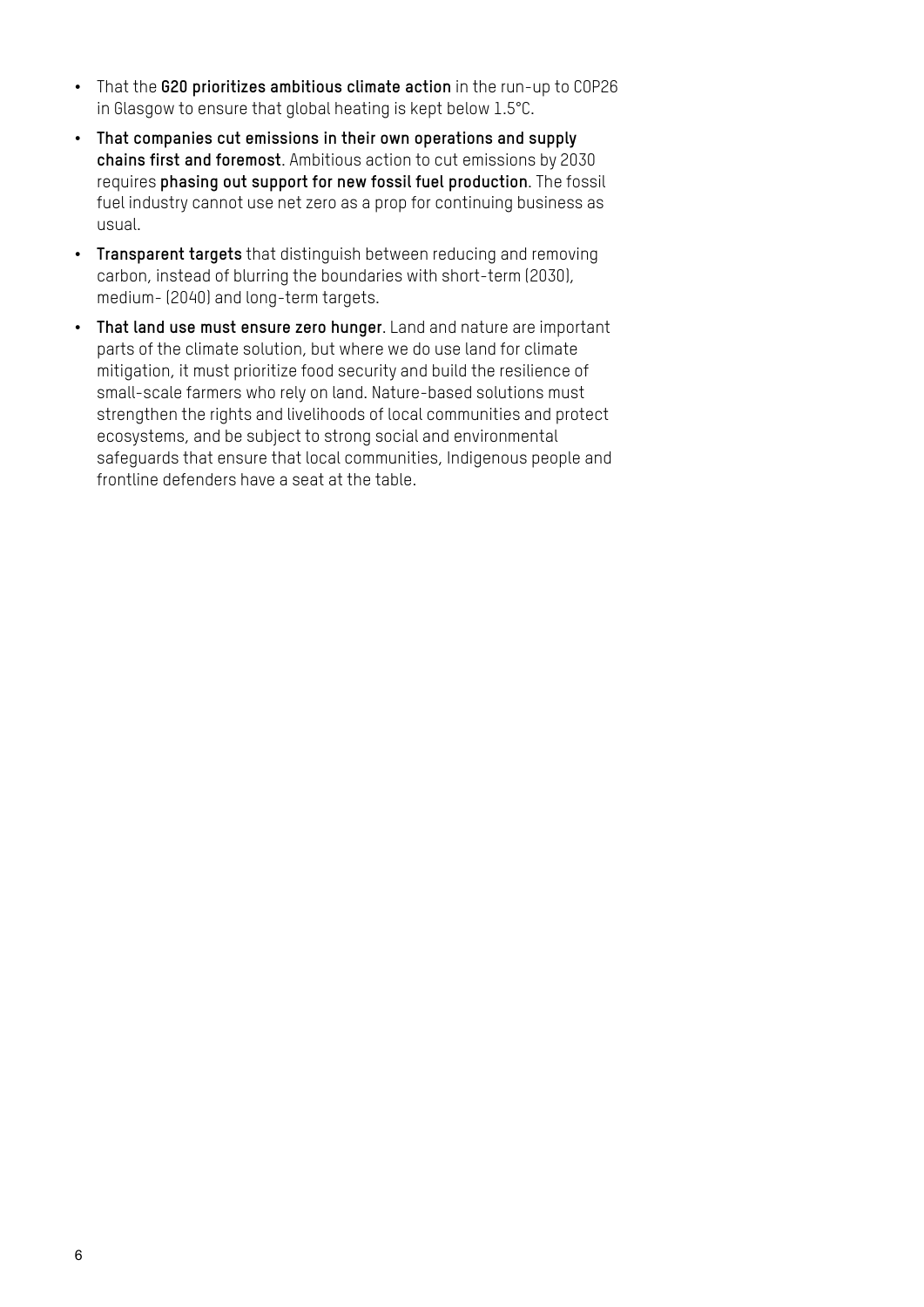## **NOTES**

- <span id="page-6-0"></span>1 Energy & Climate Intelligence Unit (ECIU) and Oxford Net Zero. (2021). Taking Stock: A global assessment of net zero targets[. https://ca1](https://ca1-eci.edcdn.com/reports/ECIU-Oxford_Taking_Stock.pdf?mtime=20210323005817&focal=none) [eci.edcdn.com/reports/ECIU-](https://ca1-eci.edcdn.com/reports/ECIU-Oxford_Taking_Stock.pdf?mtime=20210323005817&focal=none)[Oxford\\_Taking\\_Stock.pdf?mtime=20210323005817&focal=none](https://ca1-eci.edcdn.com/reports/ECIU-Oxford_Taking_Stock.pdf?mtime=20210323005817&focal=none)
- <span id="page-6-1"></span>2 This is based on the UN NDC synthesis report published in February 2021: [https://unfccc.int/news/greater-climate-ambition-urged-as-initial-ndc](https://unfccc.int/news/greater-climate-ambition-urged-as-initial-ndc-synthesis-report-is-published)[synthesis-report-is-published](https://unfccc.int/news/greater-climate-ambition-urged-as-initial-ndc-synthesis-report-is-published)
- <span id="page-6-2"></span>3 Friends of the Earth Scotland, Global Witness and Tyndall Centre. (2021). A Review of the Role of Fossil Fuel Based Carbon Capture and Storage in the Energy System. Research summary briefing. [https://foe.scot/wp](https://foe.scot/wp-content/uploads/2021/01/CCS-Research-Summary-Briefing.pdf)[content/uploads/2021/01/CCS-Research-Summary-Briefing.pdf](https://foe.scot/wp-content/uploads/2021/01/CCS-Research-Summary-Briefing.pdf)
- <span id="page-6-3"></span>4 Land used exclusively for carbon removal that could compete with food production could range up to 1.62bn ha, which is more than the total existing cropland. The size of India is 328.7m ha.
- <span id="page-6-4"></span>5 Factors for calculation: temperate forest has the capacity to remove between 2.5 and 7.5 tonnes of CO2 per hectare.
- <span id="page-6-5"></span>6 Shell, TotalEnergies, Eni and BP will need an estimated 50,362,000 to 69,400,000 ha of land for carbon removal. This is twice the size of the UK (24m ha).
- <span id="page-6-6"></span>7 We estimate the oil and gas sector as a whole will likely require around 500m ha of land – half the size of the US (983m ha), or one-third of the world's farmland (1.62 bn ha).
- <span id="page-6-7"></span>8 T. Worsdell and K. Sambhav. (2020). Locating the Breach: Mapping the nature of land conflicts in India. Land Conflict Watch, Rights and Resources Initiative, and Oxfam India.

[https://www.oxfamindia.org/knowledgehub/workingpaper/locating-breach](https://www.oxfamindia.org/knowledgehub/workingpaper/locating-breach-mapping-nature-land-conflicts-india)[mapping-nature-land-conflicts-india](https://www.oxfamindia.org/knowledgehub/workingpaper/locating-breach-mapping-nature-land-conflicts-india)

- <span id="page-6-8"></span>9 J. Magrath. (2020). Regreening the Sahel: A quiet agroecology revolution. Oxfam GB. [https://policy-practice.oxfam.org/resources/regreening-the-sahel-a](https://policy-practice.oxfam.org/resources/regreening-the-sahel-a-quiet-agroecological-evolution-621091/)[quiet-agroecological-evolution-621091/](https://policy-practice.oxfam.org/resources/regreening-the-sahel-a-quiet-agroecological-evolution-621091/)
- <span id="page-6-9"></span>10 IPCC. (2018). Special Report on Global Warming of 1.5°C. <https://www.ipcc.ch/sr15/>